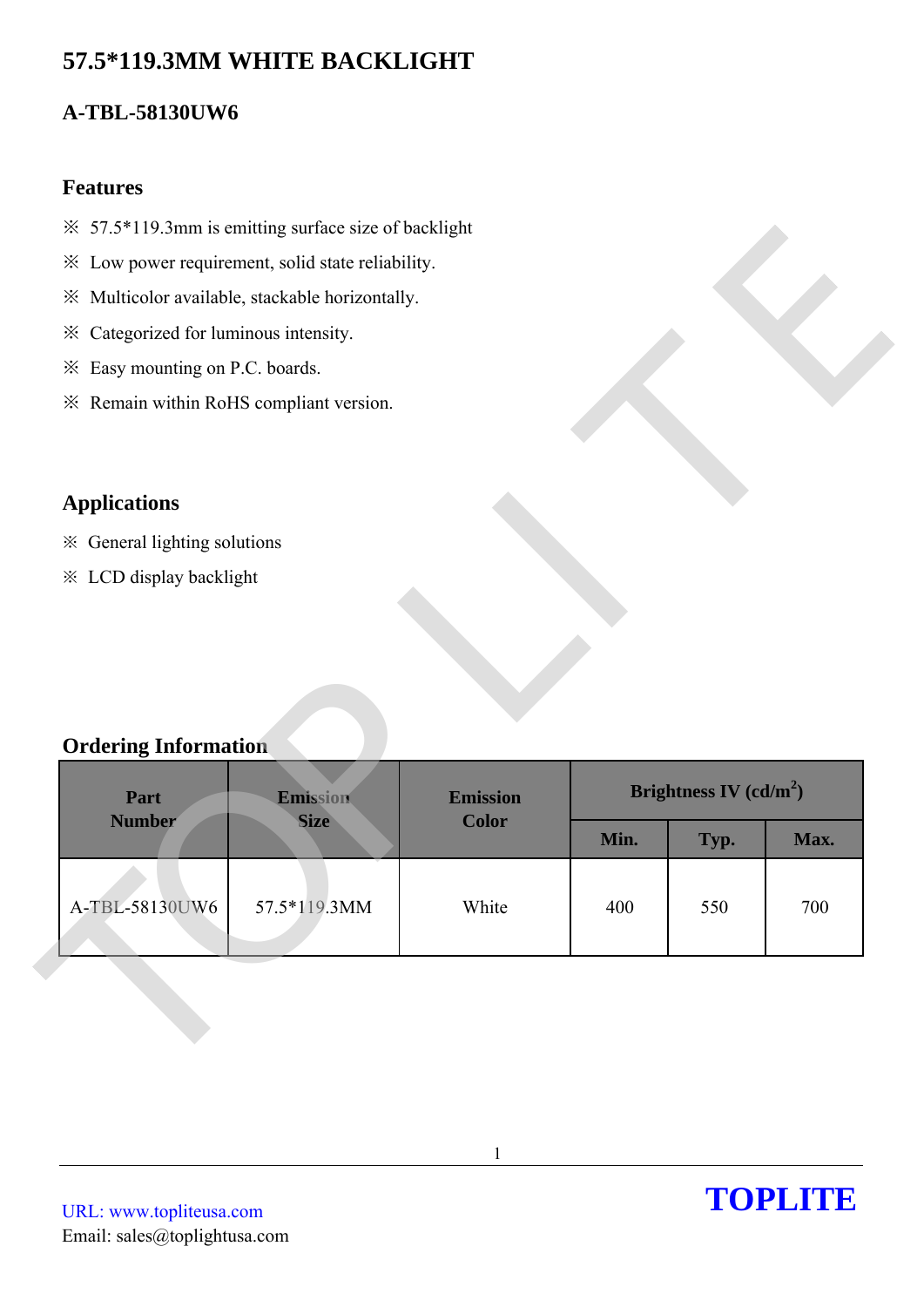## **Maximum Ratings**

| <b>Parameter</b>                                        | <b>Symbol</b> | <b>Value</b>  | Unit           |
|---------------------------------------------------------|---------------|---------------|----------------|
| Operating temperature                                   | $T_{OP}$      | $-35 \sim 85$ | $\mathcal{O}$  |
| Storage temperature                                     | $T_{STG}$     | $-35 \sim 85$ | $\mathfrak{O}$ |
| Peak forward current $(T_A=25 \degree C)$ <sup>*1</sup> | $1_{\rm PF}$  | 120           | m A            |
| Reverse voltage (TA=25 $^{\circ}$ C)                    | $V_{R}$       |               |                |
| Power consumption (TA=25 $^{\circ}$ C)                  |               | 450           | mW             |

## **Electrical / Optical Characteristics (1)**

| Peak forward current $(T_A=25 \degree C)^*$                                                                                       |                            | $1_{PF}$                                           | 120                            | mA          |
|-----------------------------------------------------------------------------------------------------------------------------------|----------------------------|----------------------------------------------------|--------------------------------|-------------|
| Reverse voltage (TA=25 °C)                                                                                                        |                            | $V_R$                                              | 5                              | $\mathbf V$ |
| Power consumption (TA=25 $^{\circ}$ C)                                                                                            |                            | $\mathbf{P}$                                       | 450                            | mW          |
| *1 at 1/10 Duty Cycle<br><b>Electrical / Optical Characteristics (1)</b><br>$(T_A = 25 \text{ °C} \& \text{ IF} = 20 \text{ mA})$ |                            |                                                    |                                |             |
| <b>Parameter</b>                                                                                                                  |                            | <b>Symbol</b>                                      | Value                          | Unit        |
| <b>Wavelength at peak emission</b>                                                                                                | (Typ.)                     | $\lambda_{\rm P}$                                  |                                | nm          |
| Spectral bandwidth at 50%                                                                                                         | (Typ.)                     | $\Delta \lambda$                                   | 30                             | nm          |
| <b>Forward Current</b>                                                                                                            | (Min.)<br>(Typ.)<br>(Max.) | $I_{\rm F}$<br>$I_{\rm F}$<br>$\mathbf{I}_{\rm F}$ | $\overline{\phantom{0}}$<br>90 | mA          |
| <b>Forward voltage</b>                                                                                                            | (Min.)<br>(Typ.)<br>(Max.) | $\rm V_F$<br>$V_{F}$<br>$\rm V_F$                  | 5                              | $\mathbf V$ |
| <b>Color temperature</b>                                                                                                          | (Min.)<br>(Max.)           | <b>TC</b><br>TC                                    | 20000<br>25000                 | K<br>K      |
| <b>Luminous Uniformity</b>                                                                                                        | (Typ.)                     |                                                    | 75%                            |             |
| <b>Discreteness</b>                                                                                                               | (Typ.)                     |                                                    | 25%                            |             |
| <b>Luminous Intensity Bin Groups</b><br>$(T_A = 25 °C)$                                                                           | Brightness IV $(cd/m^2)$   |                                                    |                                |             |
| Min.                                                                                                                              | Typ.                       |                                                    | Max.                           |             |
| 400                                                                                                                               | 550                        |                                                    | 700                            |             |

## **Luminous Intensity Bin Groups**

| Brightness IV $(cd/m^2)$ |      |      |  |  |
|--------------------------|------|------|--|--|
| Min.                     | Typ. | Max. |  |  |
| 400                      | 550  | 700  |  |  |

URL: www.topliteusa.com Email: sales@toplightusa.com

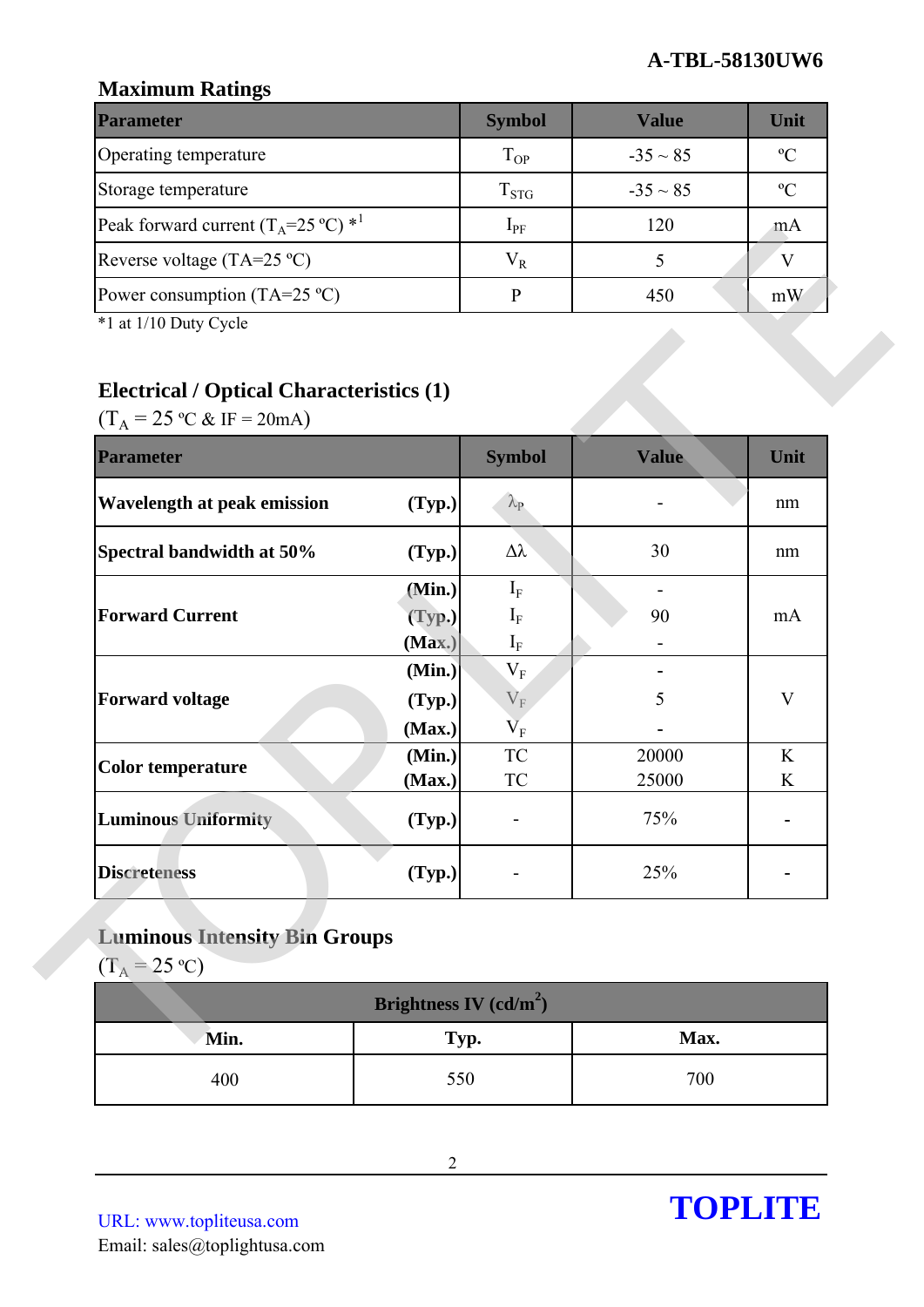### **Electrical/Optical Charateristic (2)**



URL: www.topliteusa.com Email: sales@toplightusa.com

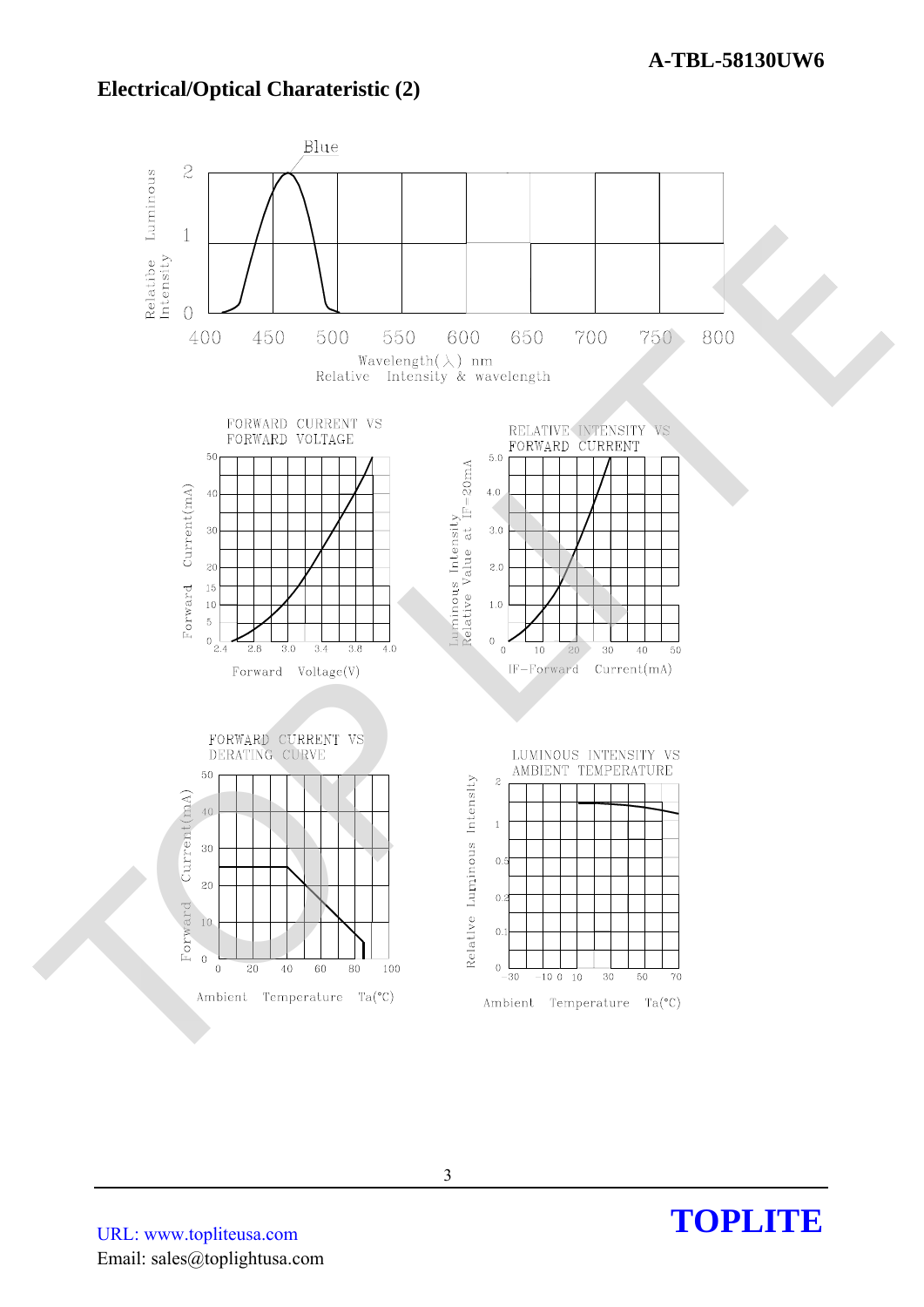### **Package Outline Dimensions**



#### Notes:

- 1. All dimensions are in millimeters. Tolerance is +/-0.25 unless otherwise noted.
- 2. The specifications, characteristics and technical data described in the datasheet are subject to change without prior notice.